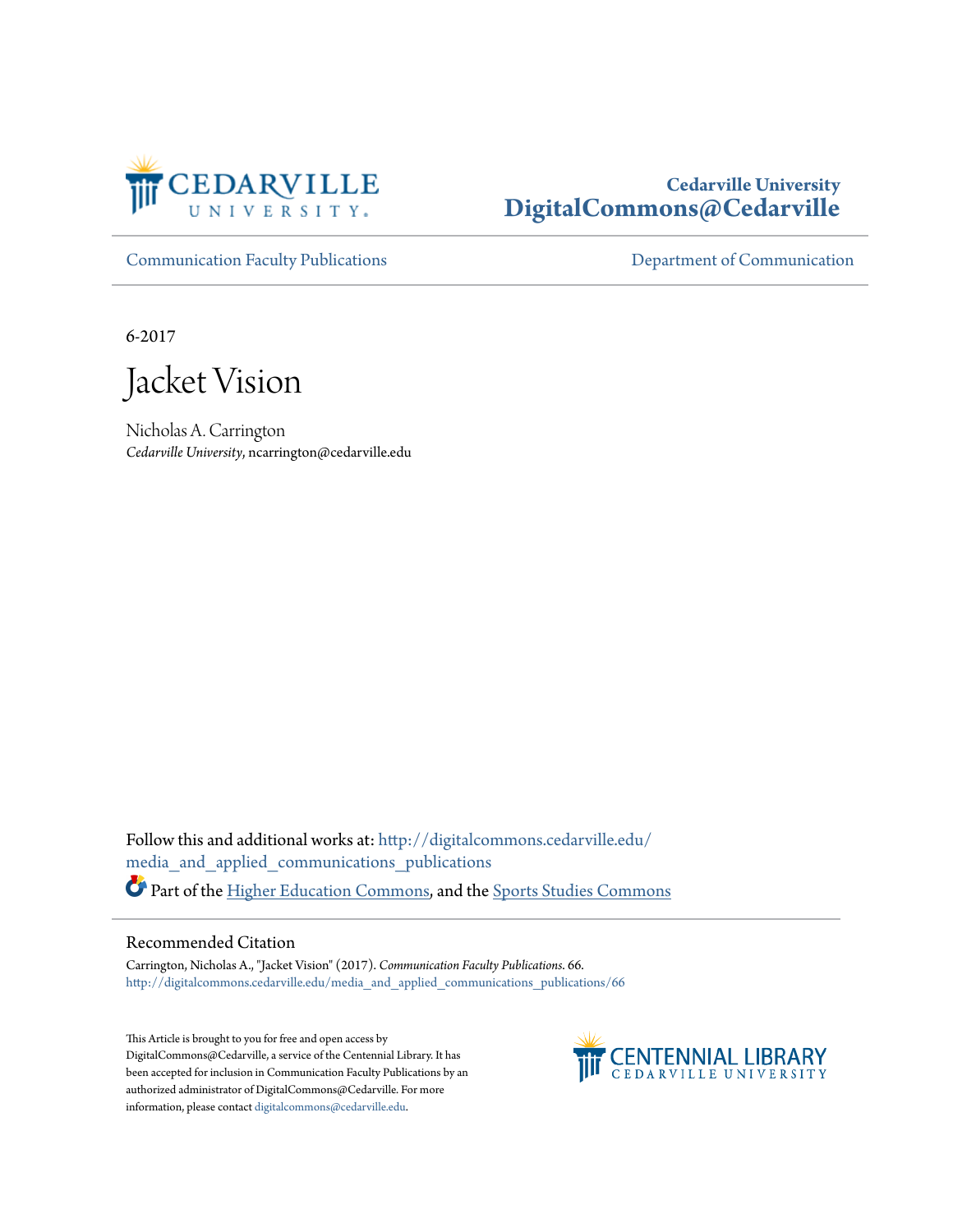## JACKET VAN BY NICK CARRINGTON '10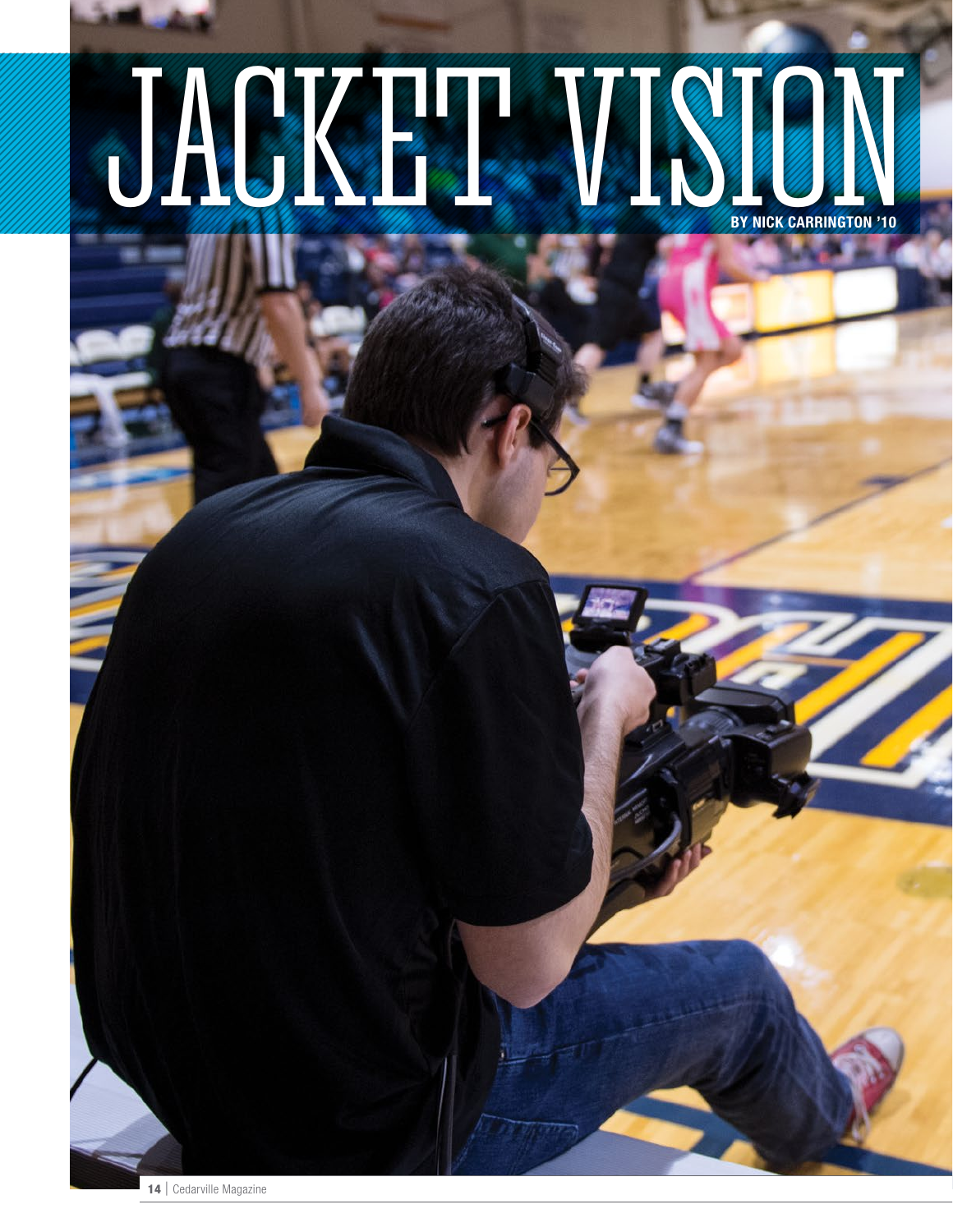

The Assessment edarville University attracts athletes from all over the country. For family members of these athletes, distance can make it difficult to watch their student-athlete compete. Fortunately, since 2011, these parents, grandparents, and other relatives have been able to watch sporting events online, thanks to the Cedarville Sports Production Team.

The team is the brainchild of Jim Kragel, Associate

Professor of Communications, and comprised entirely of broadcasting and digital media students. Two team members are paid, while others serve as volunteers or work toward class credit. For the last three years, this group has broadcasted more than 60 Cedarville athletic events a season, mainly soccer, basketball, and volleyball, with announcers, replays, and sometimes sideline reporters.

Even on a small budget, the Sports Production Team produces an exceptional livestreaming experience. "We have the highest-quality broadcasts of anyone at our level," said Kragel. During the 2016–2017 season, the entire livestream has been in high definition for the first time, including replays. They also use four or five more cameras than anyone else in the Great Midwest Athletic Conference (G-MAC).

Through donor gifts, Cedarville University Athletics has supplied equipment and helped expand the team to support the large broadcast schedule. Originally, the team had three or four members. Now, they have between nine and 11.

Alan Geist '83, Cedarville's Athletic Director, believes livestreaming has been great public relations for Cedarville's athletic teams and foresees increased sponsorships as more organizations and potential donors see the quality of the broadcasts.

However, Geist sees the biggest impact on recruiting. That's because coaches can tell parents they can watch their son or daughter online, even though they can't always attend games in person. "We get a lot of emails from family members," said Geist. "They are thrilled they can watch their loved one play."

Other programs in the G-MAC have taken notice. Geist explained that Cedarville is "known within the conference for livestreaming and livestreaming well. We owe a lot of the quality to Jim and his team."

Kragel emphasized the broadcasts' excellence has more to do with the abilities of his students than the equipment.